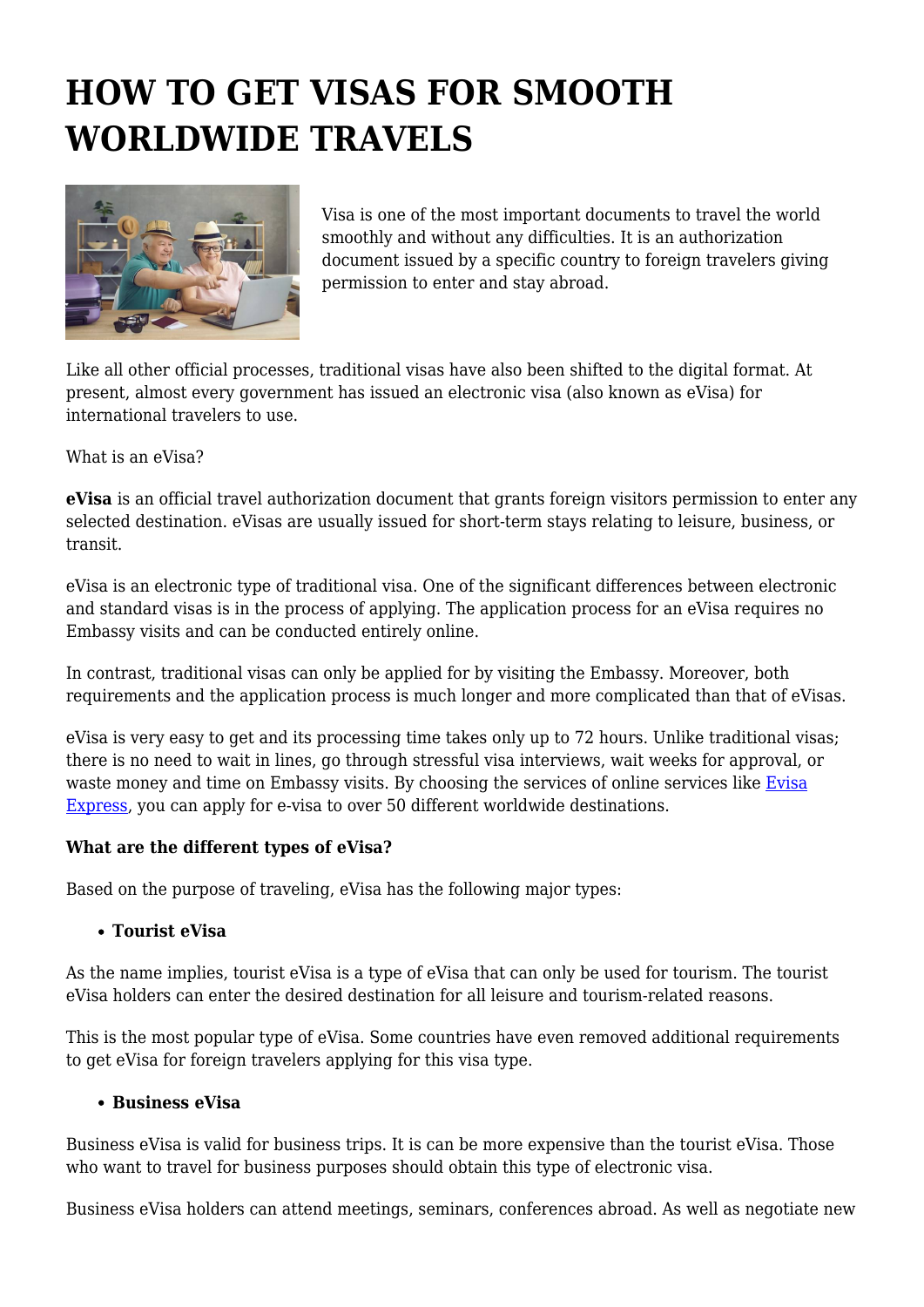contracts, look for new business opportunities, or simply take on a business trip.

# **Transit eVisa**

Transit eVisa is granted to travelers who want to travel with a layover in another foreign country. For example, a foreign traveler who wants to travel to Rwanda through Kenya should apply for the Kenya transit eVisa to be able to have the layover there.

Why using eVisas is the best option for smooth trips?

eVisas are the best for traveling through the world without any difficulty due to the following reasons:

## **eVisa is easy to obtain while adhering to the necessary SOPs related to the Covid-19 Pandemic**

The Covid-19 pandemic has affected almost all aspects of life. Traveling is no exception in this regard. In fact, if we say traveling is the most affected by the pandemic area of life, it would not be a wrong statement.

To avoid Covid-19, it is essential to maintain social distancing, which is almost impossible in the case of getting traditional visas because you have to visit the Embassy to go through the necessary formalities. So, while getting the eVisa online, the chances of getting infected with the virus are nonexistent.

 In this situation, eVisa is the best solution to continue traveling while maintaining social distancing. You don't have to visit an Embassy to get your eVisa. Instead, you can apply for it through an easy online application process.

There is no chance of having any physical contact with any of the Embassy staff due to the completely online application process, thanks to which you will stay safe from the COVID-19 pandemic.

# **Fast Processing**

After applying online, your eVisa will be delivered to your email inbox in less than 72 hours. eVisas are usually approved even sooner than that. There will be no need to go through complications of applying for traditional visas and waiting weeks for approval.

# **Inexpensive**

eVisa is far less expensive than any traditional visa. For example, electronic visa for Canada costs just 49 Euro and stays valid for the whole 5 years from issuing allowing numerous visits within that period. Moreover, all applicants save money they would need to spend on commuting to the Embassy.

How to Apply for an eVisa Online?

You can apply for your eVisa by following a very easy and straightforward online aplication process. The whole process consists of three simple steps:

# 1. **Fill the online application form**